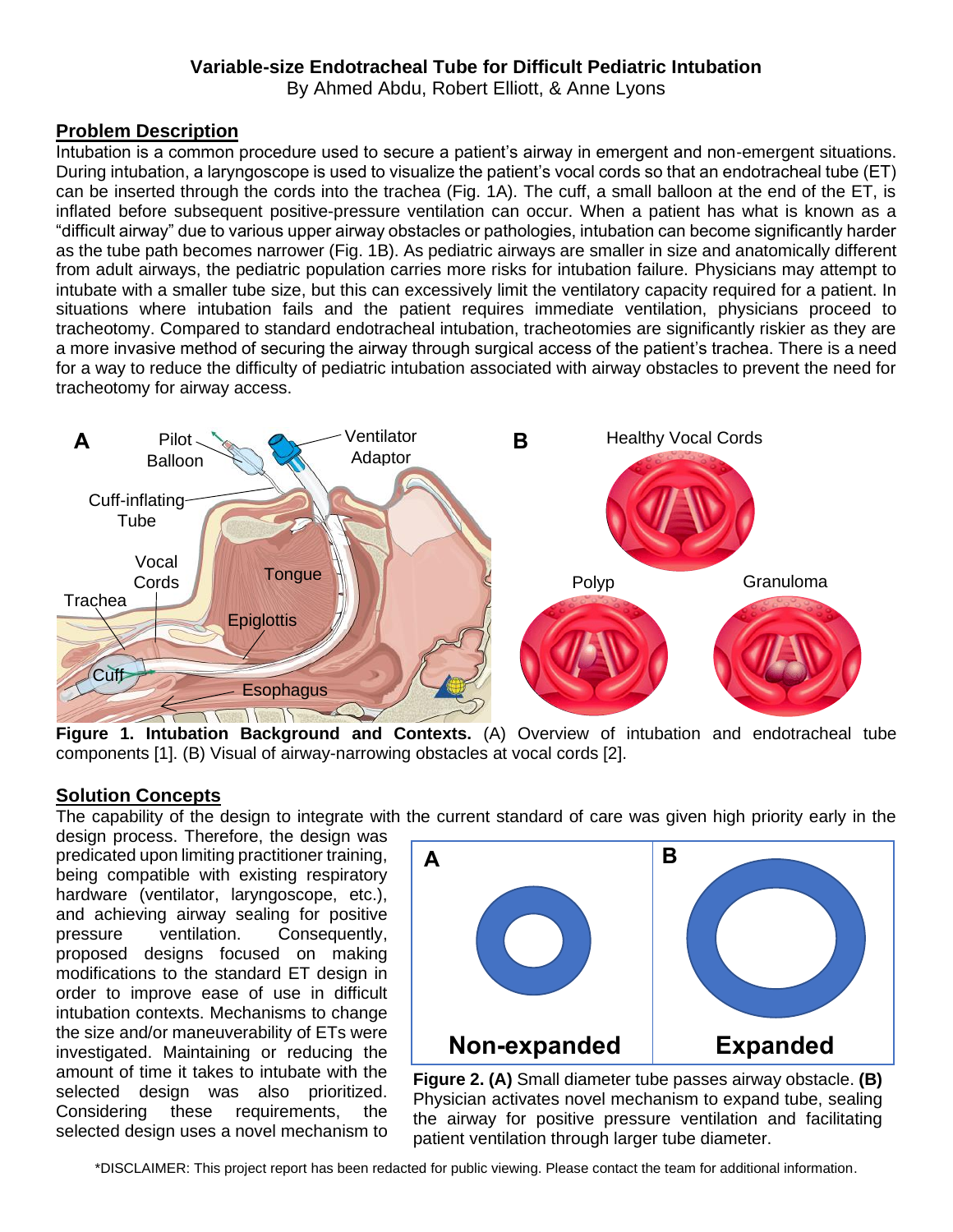change the size of the tube approximately 40%. The ET is inserted at 60% of its maximal size before the physician activates the mechanism to expand the tube anywhere within the 40% dynamic range (Fig. 2). The design incorporates components from standard endotracheal tubes for easy integration into the clinical setting; this is the key advantage of the selected design (Fig. 3). Given that there is no additional equipment needed for the intubation nor additional procedural steps in the intubation process, intubation time with this design is comparable to standard ET intubation time. Physicians would require little training to use a device with such high similarity to standard ETs.



**Figure 3.** Render of final prototype with integrated ET components.

# **Reduction to Practice**

The prototype was fabricated using methods in 3D printing and precision adhesive application. The team overcame numerous challenges in fabricating within the 1.3-millimeter thickness of the tube. In executing the design, key areas of understanding included theoretical versus real 3D printing resolution, the chemistry of adhesive bonding and inhibition, and mechanics of materials. Through an iterative process, the team developed repeatable and reproducible methods to fabricate the device.



**Figure 4. (A)** Intubation simulation performed by trained physician. **(B)** Visual of vocal cords before intubation. **(C)** Visual of device insertion into vocal cords.

Design requirements indicated the inner diameter dynamic range of the tube should be 3.6 to 6.0 millimeters for an expansion capacity of 40%; this makes the expected patient population between 2 and 8 years old. In terms of clinical parameters, the dynamic range requirement covers 2.5 endotracheal tube sizes. The achieved inner diameter dynamic range was approximately 6.0 to 9.0 millimeters, or 3 standard endotracheal tube sizes; this makes the actual patient population between 8 to 18+ years old. Though the device did not meet size change requirements, it demonstrated success in clinical use during validation tests. A physician experienced with difficult intubation tested the device on an intubation simulation mannequin. During validation, the physician compared the device to standard ETs in terms of device-airway positioning, airway sealing capacity, and ventilatory capacity (Fig. 4). Following these tests, the physician gave the device an "Excellent" usability score

\*DISCLAIMER: This project report has been redacted for public viewing. Please contact the team for additional information.